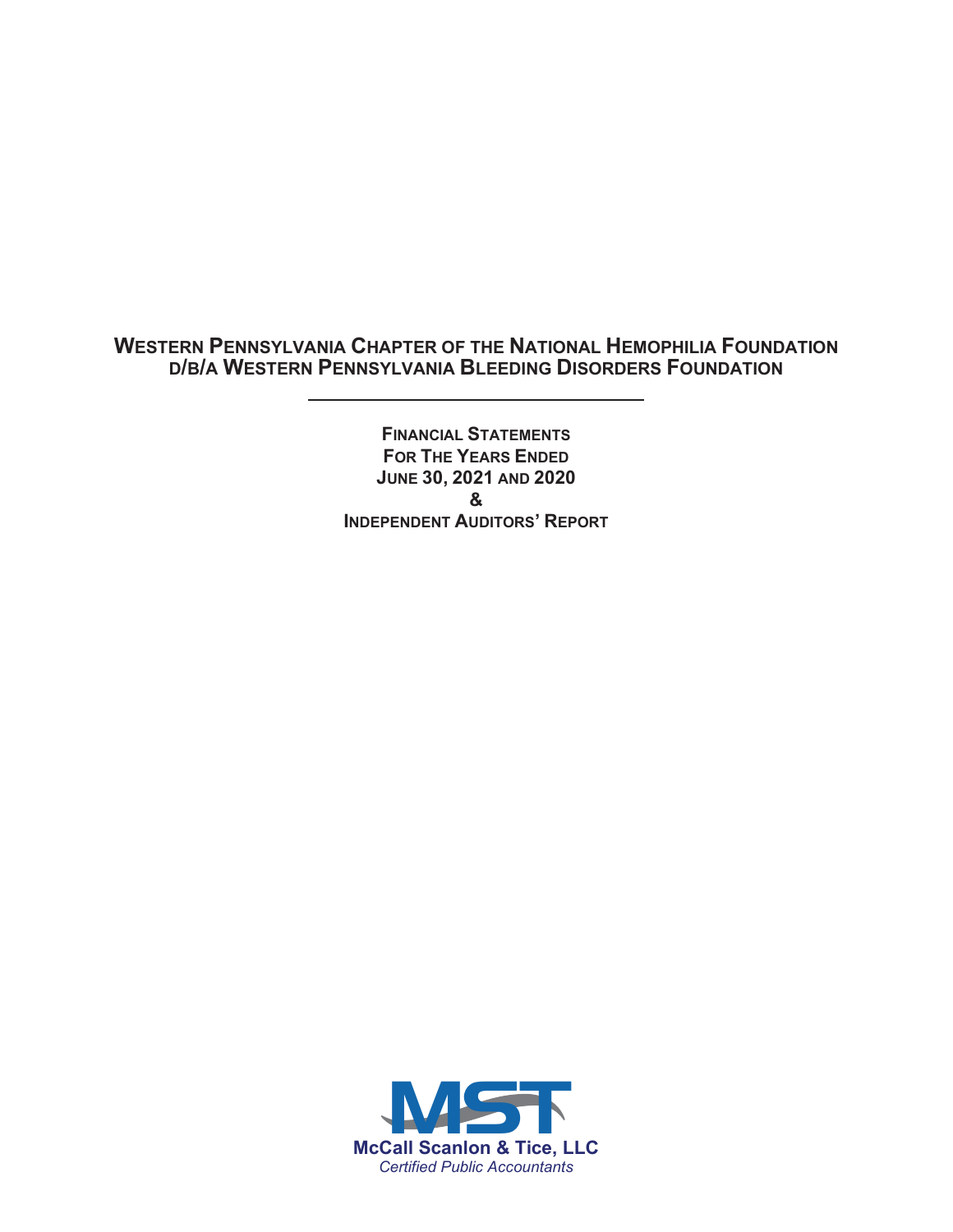# **TABLE OF CONTENTS**

|                              | PAGE |
|------------------------------|------|
|                              |      |
| <b>FINANCIAL STATEMENTS:</b> |      |
|                              |      |
|                              |      |
|                              |      |
|                              | 9    |
|                              |      |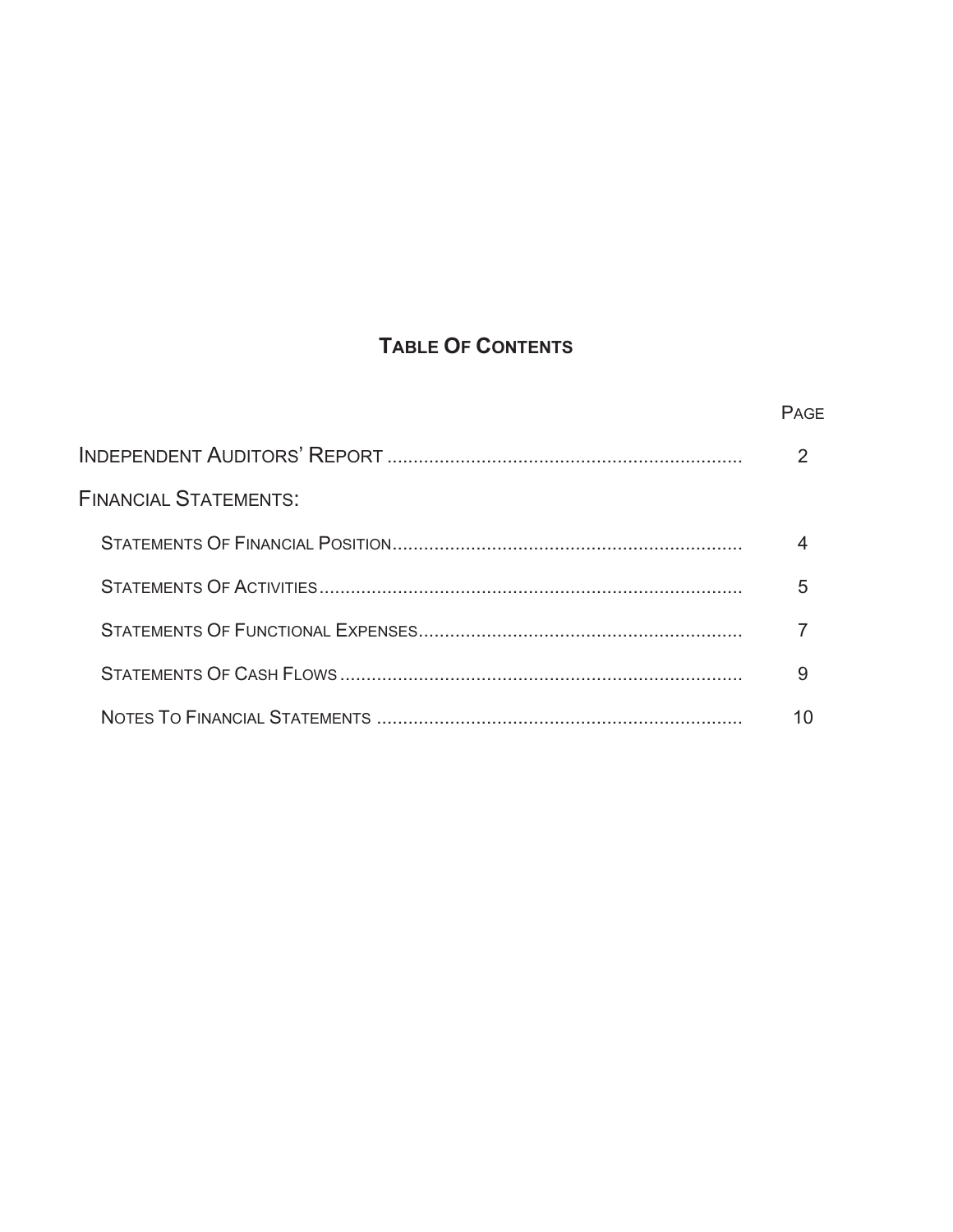

# **INDEPENDENT AUDITORS' REPORT**

To the Board of Directors of Western Pennsylvania Chapter of the National Hemophilia Foundation d/b/a Western Pennsylvania Bleeding Disorders Foundation:

We have audited the accompanying financial statements of the Western Pennsylvania Chapter of the National Hemophilia Foundation d/b/a Western Pennsylvania Bleeding Disorders Foundation (the "Organization"), which comprise the statements of financial position as of June 30, 2021 and 2020, and the related statements of activities, functional expenses, and cash flows for the years then ended, and the related notes to the financial statements.

### **Management's Responsibility for the Financial Statements**

Management is responsible for the preparation and fair presentation of these financial statements in accordance with accounting principles generally accepted in the United States of America; this includes the design, implementation, and maintenance of internal control relevant to the preparation and fair presentation of financial statements that are free from material misstatement, whether due to fraud or error.

### **Auditors' Responsibility**

Our responsibility is to express an opinion on these financial statements based on our audits. We conducted our audits in accordance with auditing standards generally accepted in the United States of America. Those standards require that we plan and perform the audit to obtain reasonable assurance about whether the financial statements are free from material misstatement.

An audit involves performing procedures to obtain audit evidence about the amounts and disclosures in the financial statements. The procedures selected depend on the auditor's judgment, including the assessment of the risks of material misstatement of the financial statements, whether due to fraud or error. In making those risk assessments, the auditor considers internal control relevant to the entity's preparation and fair presentation of the financial statements in order to design audit procedures that are appropriate in the circumstances, but not for the purpose of expressing an opinion on the effectiveness of the entity's internal control. Accordingly, we express no such opinion. An audit also includes evaluating the appropriateness of accounting policies used and the reasonableness of significant accounting estimates made by management, as well as evaluating the overall presentation of the financial statements.

5500 Corporate Drive, Suite 240 Pittsburgh, PA 15237 

11931 State Route 85, Suite G Kittanning, PA 16201 

480 Johnson Road, Suite 240 Washington, PA 15301 724.223.9465 Fax:724.223.9004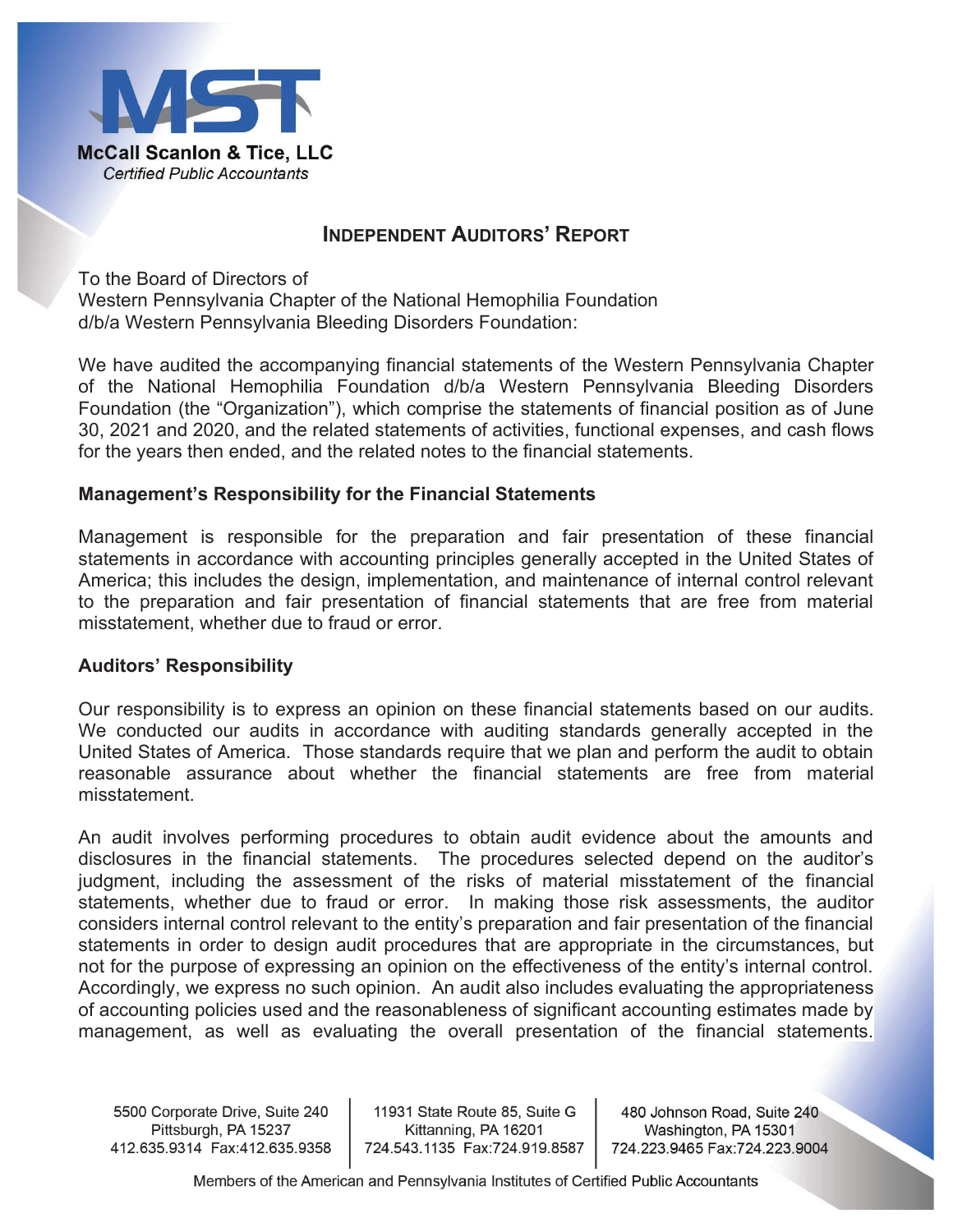We believe that the audit evidence we have obtained is sufficient and appropriate to provide a basis for our audit opinion.

# **Opinion**

In our opinion, the financial statements referred to above present fairly, in all material respects, the financial position of the Organization as of June 30, 2021 and 2020, and the changes in its net assets and its cash flows for the years then ended in accordance with accounting principles generally accepted in the United States of America.

*McCall Scanlon & Tice, LLC* 

Pittsburgh, Pennsylvania March 16, 2022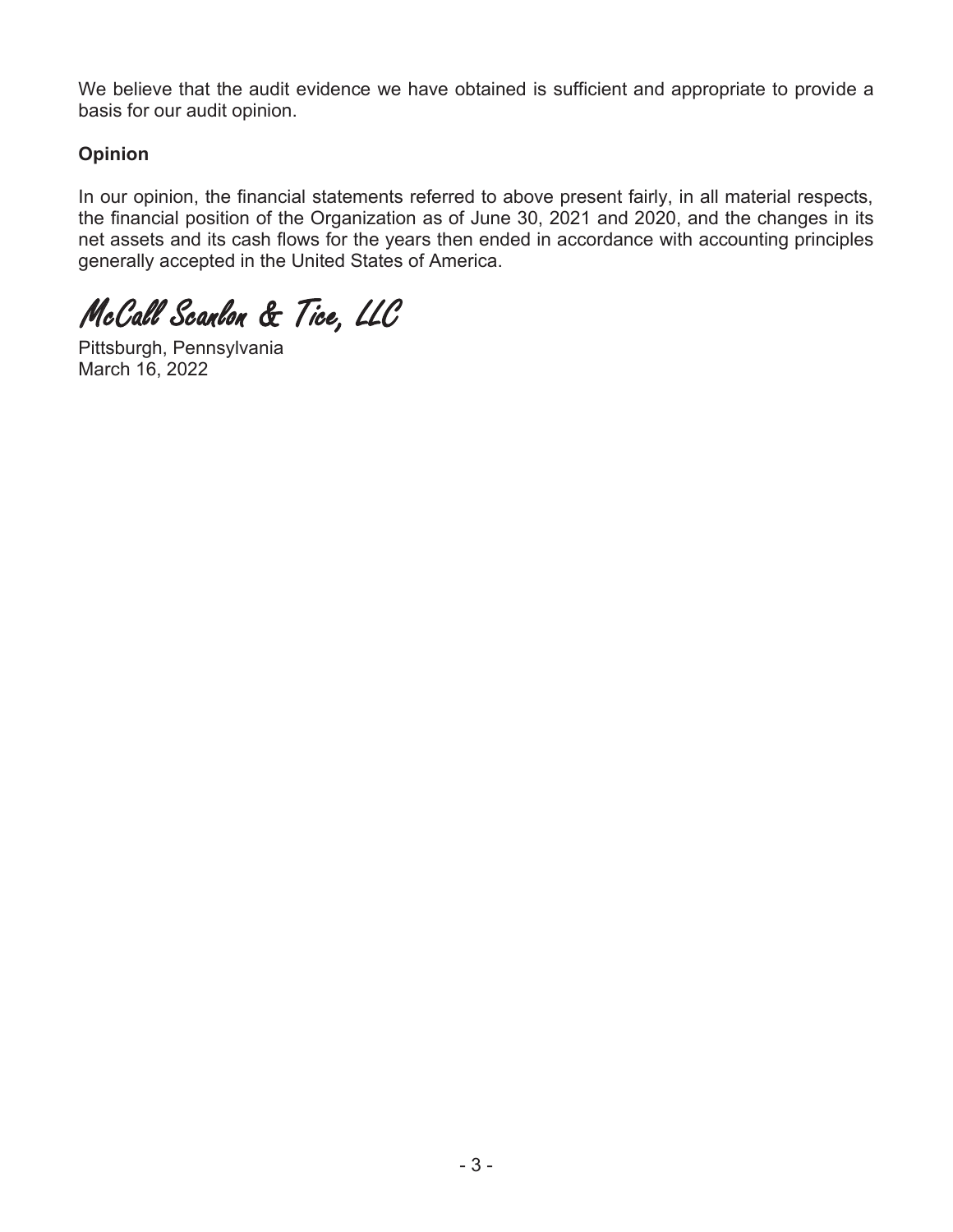#### **WESTERN PENNSYLVANIA CHAPTER OF THE NATIONAL HEMOPHILIA FOUNDATION d/b/a WESTERN PENNSYLVANIA BLEEDING DISORDERS FOUNDATION**

#### STATEMENTS OF FINANCIAL POSITION JUNE 30, 2021 AND 2020

2021 2020 CURRENT ASSETS: Cash 86,788 \$ 250,981 Cash - board designated 14,563 - Cash - restricted to use 25,698 25,698 11,570 Total cash 127,049 262,551 Accounts receivable 22,060 and 1,910 Prepaid expenses and the control of the control of the control of the control of the control of the control of the control of the control of the control of the control of the control of the control of the control of the co Total current assets 165,287 275,400 INVESTMENTS 1,075,202 688,439 NONCURRENT ASSETS: Security deposit 1,300 Prepaid expenses 3,448 Total noncurrent assets 3,849 4,748 FURNITURE, FIXTURES, AND LEASEHOLD IMPROVEMENTS, net 4,422 5,593 TOTAL ASSETS 6 1,248,760 5 974,180 CURRENT LIABILITIES: Accounts payable 2,928 \$ 216 Accrued expenses 7,804 7,020 Deferred revenue 63,586 67,046 Current portion of PPP loan and the set of the set of the set of the set of the set of the set of the set of the set of the set of the set of the set of the set of the set of the set of the set of the set of the set of the Total current liabilities **86,254** 86,254 PPP LOAN 31,082 15,228 NET ASSETS: Without donor restrictions: Undesignated 503,099 261,128 Board designated 614,563 600,000 With donor restrictions and the control of the control of the 25,698 and 11,570 minutes of the control of the control of the control of the control of the control of the control of the control of the control of the control Total net assets 1,143,360 872,698 **ASSETS** LIABILITIES AND NET ASSETS

> TOTAL LIABILITIES AND NET ASSETS  $$ 1,248,760$   $$ 974,180$ See Notes To Financial Statements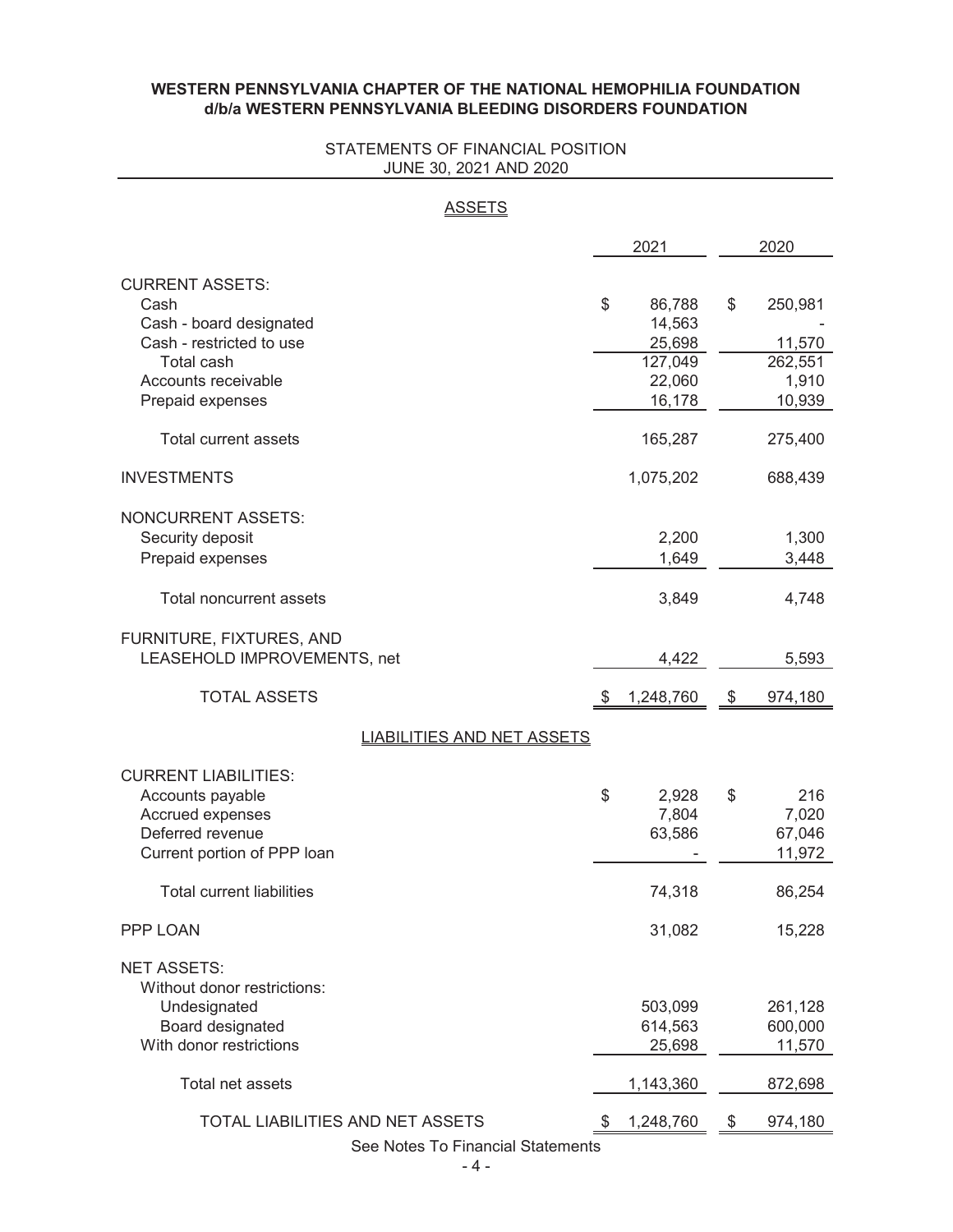#### **d/b/a WESTERN PENNSYLVANIA BLEEDING DISORDERS FOUNDATION WESTERN PENNSYLVANIA CHAPTER OF THE NATIONAL HEMOPHILIA FOUNDATION**

#### STATEMENT OF ACTIVITIES FOR THE YEAR ENDED JUNE 30, 2021

|                                       | <b>Without Donor Restrictions</b> |                         | <b>With Donor</b>   |                 |
|---------------------------------------|-----------------------------------|-------------------------|---------------------|-----------------|
|                                       | Undesignated                      | <b>Board Designated</b> | <b>Restrictions</b> | Total           |
| <b>SUPPORT AND REVENUES:</b>          |                                   |                         |                     |                 |
| Contributions                         | \$<br>391,684                     | \$<br>14,563            | \$<br>40,943        | \$<br>447,190   |
| Special events                        | 393                               |                         |                     | 393             |
| Interest income                       | 140                               |                         |                     | 140             |
| Investment income (loss), net         | 136.763                           |                         |                     | 136,763         |
| Gain (loss) on disposal of assets     | (491)                             |                         |                     | (491)           |
| PPP loan forgiveness                  | 27,436                            |                         |                     | 27,436          |
| Net assets released from restrictions | 26,815                            |                         | (26, 815)           |                 |
| Total support and revenues            | 582,740                           | 14,563                  | 14,128              | 611,431         |
| <b>EXPENSES:</b>                      |                                   |                         |                     |                 |
| Program services:                     |                                   |                         |                     |                 |
| <b>Patient services</b>               | 178.120                           |                         |                     | 178,120         |
| Public awareness and education        | 53,264                            |                         |                     | 53,264          |
| Supportive services:                  |                                   |                         |                     |                 |
| Management and general                | 37,284                            |                         |                     | 37,284          |
| Fundraising                           | 72,101                            |                         |                     | 72,101          |
| <b>Total expenses</b>                 | 340,769                           |                         |                     | 340,769         |
| INCREASE (DECREASE) IN NET ASSETS     | 241,971                           | 14,563                  | 14,128              | 270,662         |
| NET ASSETS, BEGINNING OF YEAR         | 261,128                           | 600,000                 | 11,570              | 872,698         |
| NET ASSETS, END OF YEAR               | \$<br>503.099                     | \$<br>614.563           | \$<br>25.698        | \$<br>1,143,360 |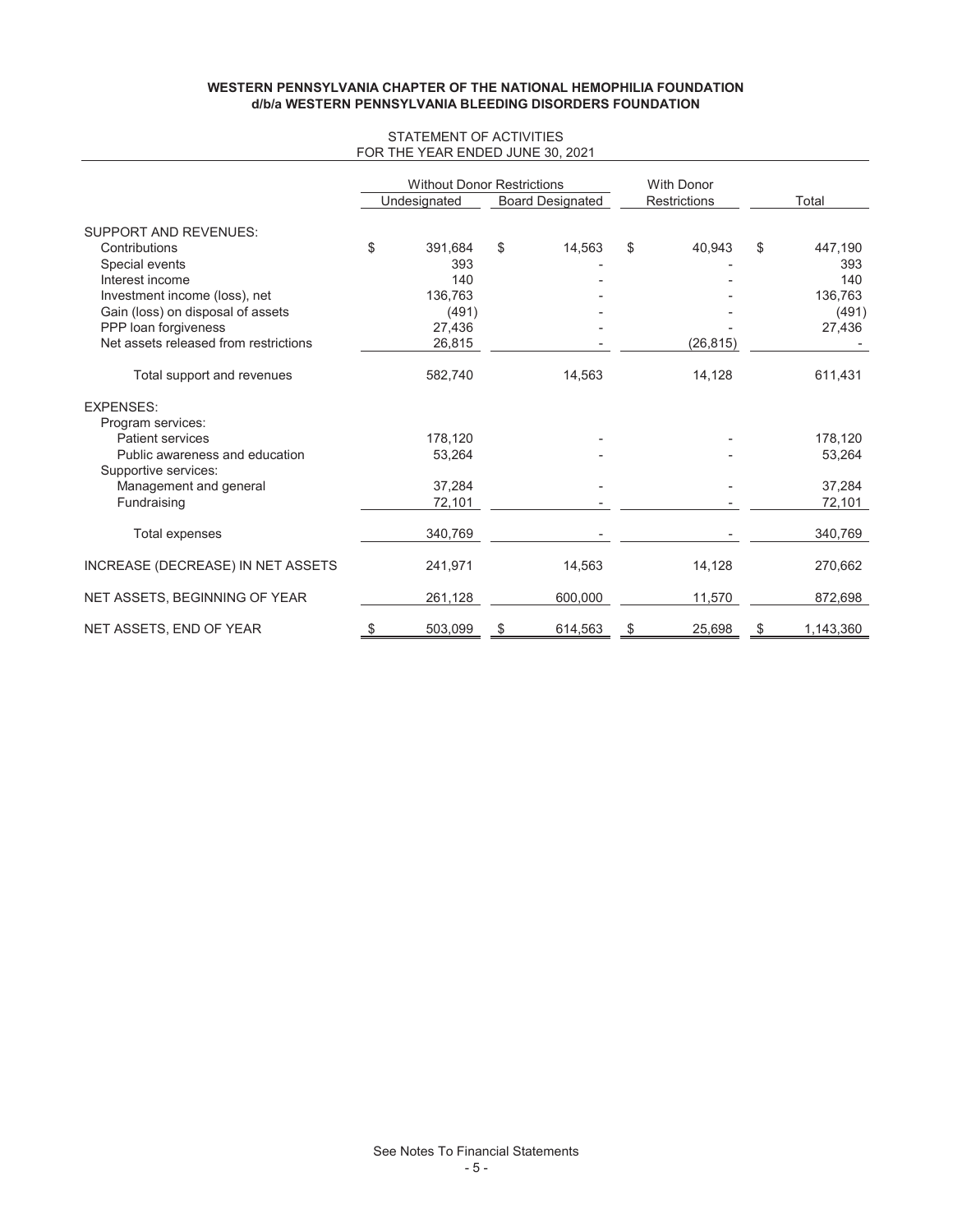#### **d/b/a WESTERN PENNSYLVANIA BLEEDING DISORDERS FOUNDATION WESTERN PENNSYLVANIA CHAPTER OF THE NATIONAL HEMOPHILIA FOUNDATION**

#### STATEMENT OF ACTIVITIES FOR THE YEAR ENDED JUNE 30, 2020

|                                       | <b>Without Donor Restrictions</b> |                         | <b>With Donor</b>   |               |
|---------------------------------------|-----------------------------------|-------------------------|---------------------|---------------|
|                                       | Undesignated                      | <b>Board Designated</b> | <b>Restrictions</b> | Total         |
| <b>SUPPORT AND REVENUES:</b>          |                                   |                         |                     |               |
| Contributions                         | \$<br>363,409                     | \$                      | \$<br>22,500        | \$<br>385,909 |
| Special events                        | 1,734                             |                         |                     | 1,734         |
| Interest income                       | 323                               |                         |                     | 323           |
| Investment income (loss), net         | (11, 760)                         |                         |                     | (11, 760)     |
| Gain/(loss) on disposal of assets     |                                   |                         |                     |               |
| PPP loan forgiveness                  |                                   |                         |                     |               |
| Net assets released from restrictions | 15,750                            |                         | (15, 750)           |               |
| Total support and revenues            | 369,456                           |                         | 6,750               | 376,206       |
| <b>EXPENSES:</b>                      |                                   |                         |                     |               |
| Program services:                     |                                   |                         |                     |               |
| <b>Patient services</b>               | 163,633                           |                         |                     | 163,633       |
| Public awareness and education        | 53,097                            |                         |                     | 53,097        |
| Supportive services:                  |                                   |                         |                     |               |
| Management and general                | 37.166                            |                         |                     | 37.166        |
| Fundraising                           | 89,346                            |                         |                     | 89,346        |
| Total expenses                        | 343,242                           |                         |                     | 343,242       |
| INCREASE (DECREASE) IN NET ASSETS     | 26,214                            |                         | 6,750               | 32,964        |
| NET ASSETS, BEGINNING OF YEAR         | 234,914                           | 600,000                 | 4,820               | 839,734       |
| NET ASSETS, END OF YEAR               | \$<br>261,128                     | \$<br>600.000           | \$<br>11,570        | \$<br>872.698 |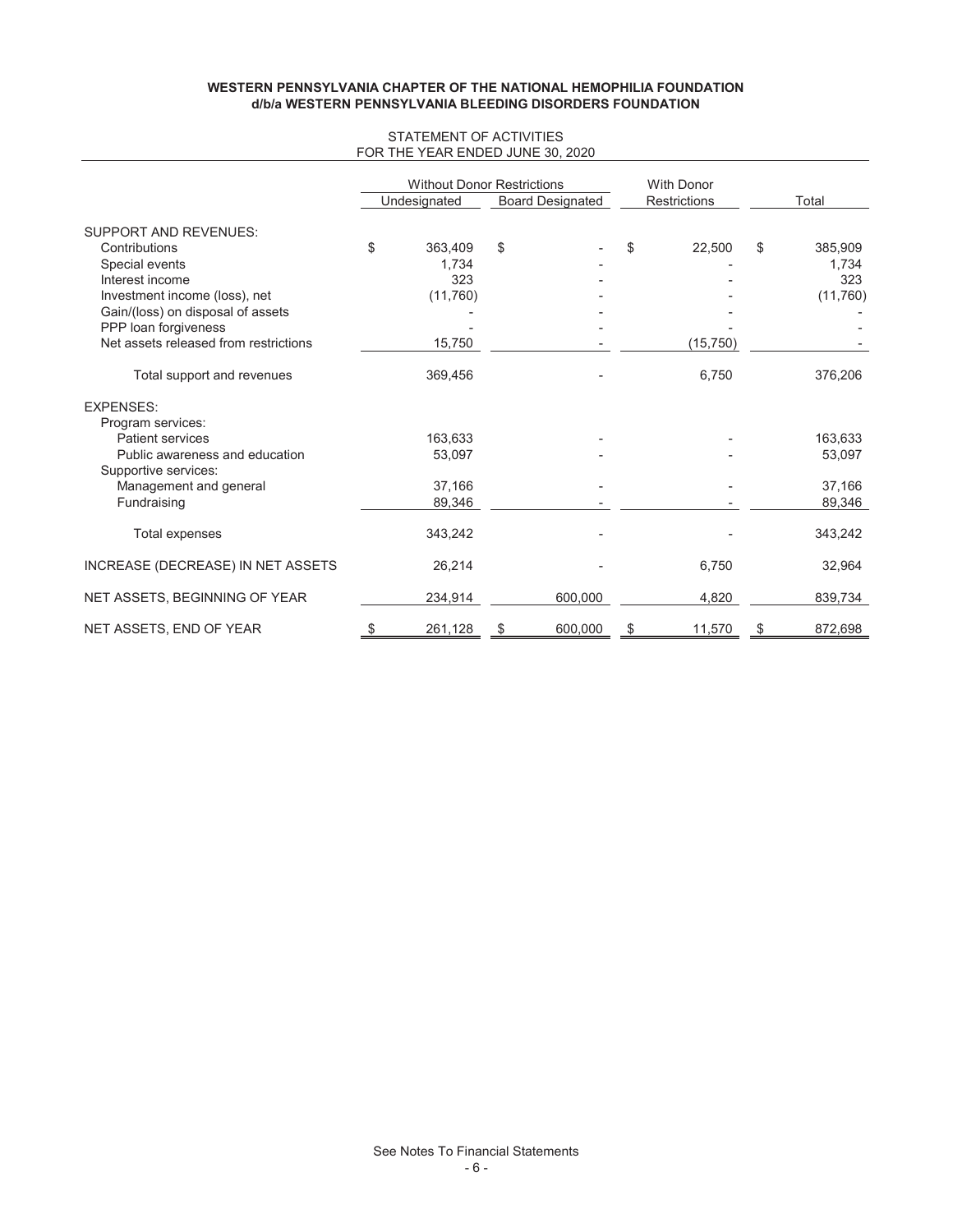WESTERN PENNSYLVANIA CHAPTER OF THE NATIONAL HEMOPHILIA FOUNDATION<br>d/b/a western pennsylvania bleeding disorders foundation **WESTERN PENNSYLVANIA CHAPTER OF THE NATIONAL HEMOPHILIA FOUNDATION d/b/a WESTERN PENNSYLVANIA BLEEDING DISORDERS FOUNDATION**

STATEMENT OF FUNCTIONAL EXPENSES<br>FOR THE YEAR ENDED JUNE 30, 2021 STATEMENT OF FUNCTIONAL EXPENSES FOR THE YEAR ENDED JUNE 30, 2021

|                                        |   | Program Services    |   |                                          |   | Supportive Services       |   |                                          |   |                |
|----------------------------------------|---|---------------------|---|------------------------------------------|---|---------------------------|---|------------------------------------------|---|----------------|
|                                        |   | Services<br>Patient |   | <b>Public Awareness</b><br>and Education |   | Management<br>and General |   | Fundraising                              |   | Total          |
| Salaries                               | ക | 67,953              | ക | 30,201                                   | ക | 21,141                    | ക | 31,711                                   | ക | 151,006        |
| Payroll taxes                          |   | 5,213               |   |                                          |   | 1,622                     |   | 2,433                                    |   | 11,585         |
| Employee benefits                      |   | 7,103               |   | 2,317<br>3,157<br>9,421<br>2,005         |   | 2,209                     |   | 3,315                                    |   | 15,784         |
| Professional fees                      |   | 12,198              |   |                                          |   | 3,796                     |   | 5,692                                    |   | 27,107         |
| Supplies                               |   | 4,512               |   |                                          |   | 1,404                     |   | 2,106                                    |   | 10,027         |
| Telephone                              |   | 2,541               |   | 1,129                                    |   | 790                       |   |                                          |   | 5,646          |
| Postage                                |   | 4,095               |   |                                          |   | 1,275                     |   | $7,986$<br>$7,970$<br>$7,570$<br>$3,155$ |   | 9,101          |
| Occupancy                              |   |                     |   | 1,820<br>3,400                           |   | 2,379                     |   |                                          |   | 16,999         |
| Printing and publications              |   | 7,650<br>6,760      |   | 3,004                                    |   | 2,103                     |   |                                          |   | 15,022         |
| Travel                                 |   |                     |   | (91)                                     |   | (64)                      |   | $\left( \frac{96}{2} \right)$            |   |                |
| Conferences, conventions, and meetings |   | $(206)$<br>$251$    |   | 112                                      |   | $\frac{8}{2}$             |   | 117                                      |   | $(457)$<br>558 |
| Depreciation                           |   | 306                 |   | 136                                      |   | 95                        |   | 143                                      |   | 680            |
| Specific assistance to individuals     |   | 51,776              |   |                                          |   |                           |   |                                          |   | 51,776         |
| Special events                         |   |                     |   |                                          |   |                           |   | 16,173                                   |   | 16,173         |
| Membership dues                        |   | 1,313               |   | 584                                      |   | 408                       |   | 613                                      |   | 2,918          |
| Awards and grants                      |   | 6,500               |   |                                          |   |                           |   |                                          |   | 6,500          |
| <b>Interest</b>                        |   | 155                 |   | 69                                       |   | $\frac{8}{4}$             |   | 22                                       |   | 344            |
| Total expenses                         |   | 178,120             | ക | 53,264                                   | ക | 37,284                    |   | 72,101                                   |   | 340,769        |

See Notes To Financial Statements See Notes To Financial Statements - 7 -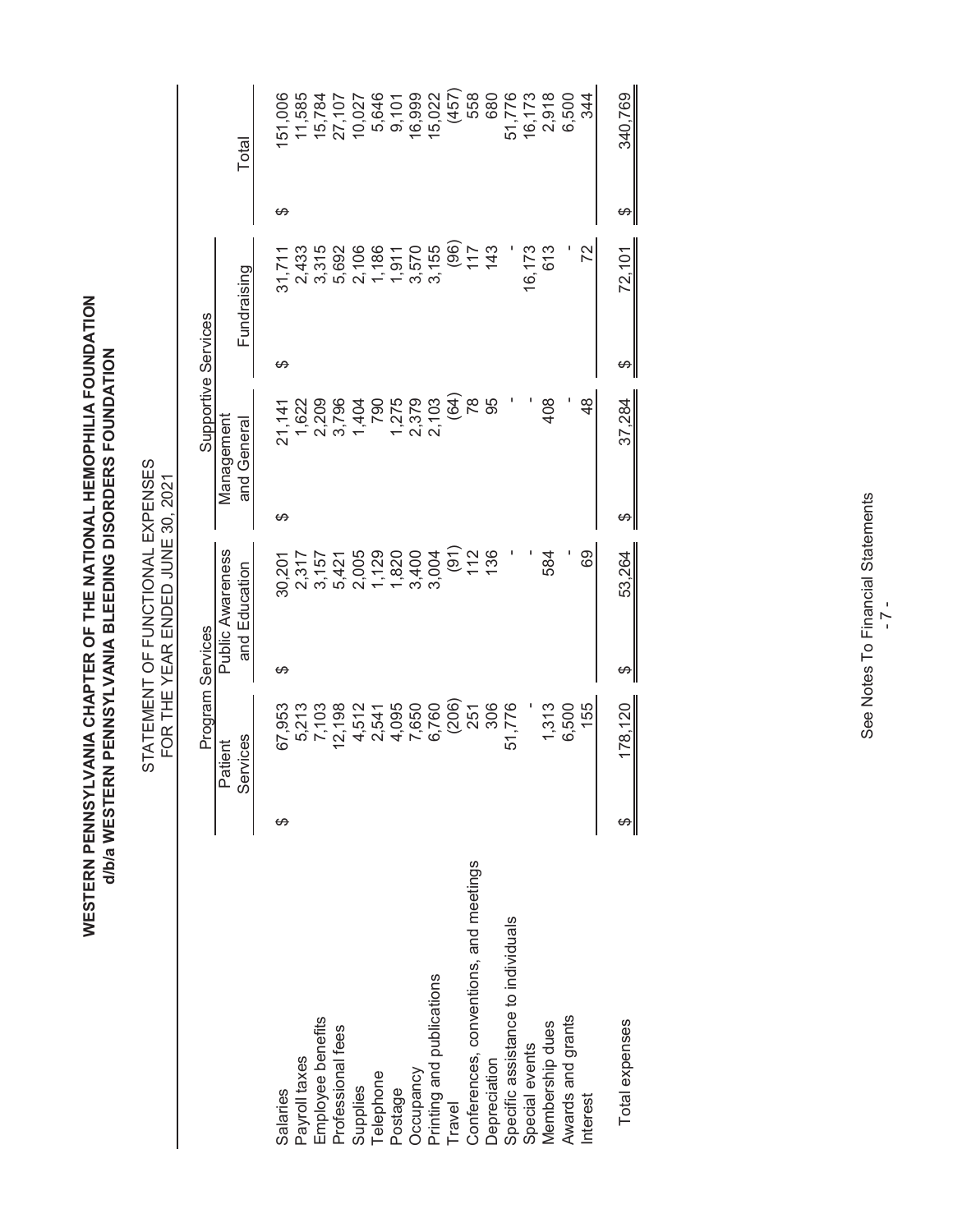WESTERN PENNSYLVANIA CHAPTER OF THE NATIONAL HEMOPHILIA FOUNDATION<br>d/b/a western pennsylvania bleeding disorders foundation **WESTERN PENNSYLVANIA CHAPTER OF THE NATIONAL HEMOPHILIA FOUNDATION d/b/a WESTERN PENNSYLVANIA BLEEDING DISORDERS FOUNDATION**

STATEMENT OF FUNCTIONAL EXPENSES<br>FOR THE YEAR ENDED JUNE 30, 2020 STATEMENT OF FUNCTIONAL EXPENSES FOR THE YEAR ENDED JUNE 30, 2020

|                                        |   | Program Services |   |                         |   | Supportive Services |   |             |              |         |
|----------------------------------------|---|------------------|---|-------------------------|---|---------------------|---|-------------|--------------|---------|
|                                        |   | Patient          |   | <b>Public Awareness</b> |   | Management          |   |             |              |         |
|                                        |   | Services         |   | and Education           |   | and General         |   | Fundraising |              | Total   |
| Salaries                               | ക | 65,382           | ക | 29,059                  | ക | 20,340              | ക | 30,512      | ക            | 145,293 |
| Payroll taxes                          |   | 5,029            |   | 2,235                   |   | 1,565               |   | 2,347       |              | 11,176  |
| Employee benefits                      |   | 6,009            |   | 2,671                   |   | 1,870               |   | 2,804       |              | 13,354  |
| Professional fees                      |   | 1,235            |   | 4,993                   |   | 3,496               |   | 5,243       |              | 24,967  |
| Supplies                               |   | 5,661            |   | 2,516                   |   | 1,760               |   | 2,642       |              | 12,579  |
| <b>Telephone</b>                       |   | 2,661            |   | 1,183                   |   | 828                 |   | 1,242       |              | 5,914   |
| Postage                                |   | 3,839            |   | 1,706                   |   |                     |   | 1,791       |              | 8,530   |
| Occupancy                              |   | 7,560            |   | 3,360                   |   | 1,194<br>2,351      |   | 3,528       |              | 16,799  |
|                                        |   | 5,463            |   | 2,428                   |   | 1,700               |   | 2,549       |              | 12,140  |
| Printing and publications<br>Travel    |   | 3,286            |   | 1,460                   |   | 1,023               |   | 1,533       |              | 7,302   |
| Conferences, conventions, and meetings |   | 968              |   | 430                     |   | 301                 |   | 452         |              | 2,151   |
| Depreciation                           |   | 701              |   | 312                     |   | $\frac{8}{218}$     |   | 327         |              | 1,558   |
| Specific assistance to individuals     |   | 43,916           |   |                         |   |                     |   |             |              | 43,916  |
| Special events                         |   |                  |   |                         |   |                     |   | 33,595      |              | 33,595  |
| Membership dues                        |   | 1,673            |   | 744                     |   | 520                 |   | 781         |              | 3,718   |
| Awards and grants                      |   | 250              |   |                         |   |                     |   |             |              | 250     |
| Total expenses                         |   | 163,633          |   | 53,097                  |   | 37,166              |   | 89,346      | <del>ഗ</del> | 343,242 |

See Notes To Financial Statements See Notes To Financial Statements  $-8 -$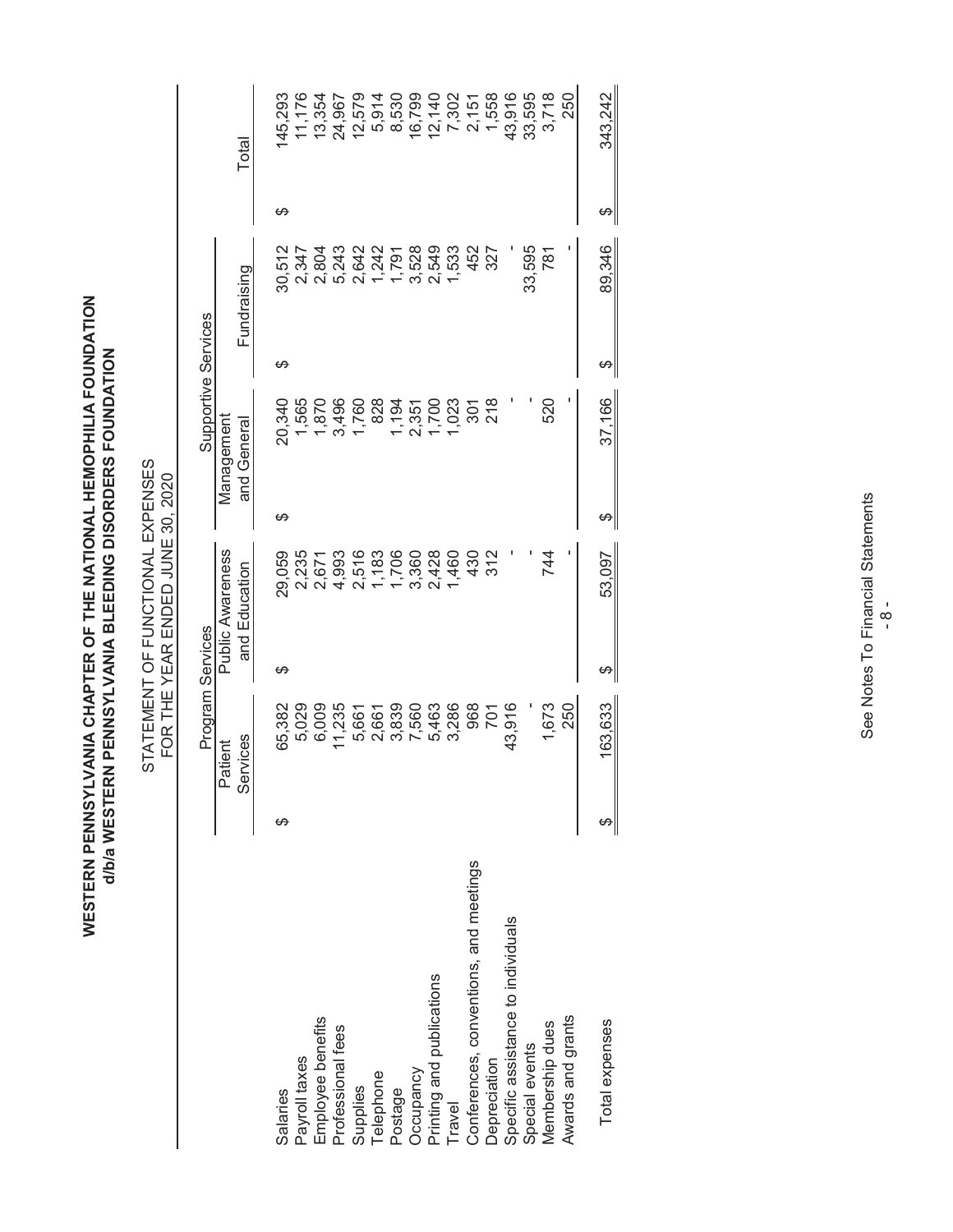### **d/b/a WESTERN PENNSYLVANIA BLEEDING DISORDERS FOUNDATION WESTERN PENNSYLVANIA CHAPTER OF THE NATIONAL HEMOPHILIA FOUNDATION**

#### STATEMENTS OF CASH FLOWS FOR THE YEARS ENDED JUNE 30, 2021 AND 2020

|                                                                                                                                                 | 2021                    | 2020                       |
|-------------------------------------------------------------------------------------------------------------------------------------------------|-------------------------|----------------------------|
| <b>CASH FLOWS FROM OPERATING ACTIVITIES:</b><br>Increase (decrease) in net assets<br>Adjustments to reconcile increase (decrease) in net assets | \$<br>270,662           | \$<br>32,964               |
| to net cash provided by (used in) operating activities:<br>Depreciation<br>Net realized and unrealized (gain) loss on investments               | 680<br>(126, 743)       | 1,558<br>25,301            |
| (Gain) loss on disposal of assets<br>PPP loan forgiveness                                                                                       | 491<br>(27, 436)        |                            |
| (Increase) decrease in:<br>Accounts receivable<br>Security deposit                                                                              | (20, 150)<br>(900)      | 3,593                      |
| Prepaid expenses<br>Increase (decrease) in:                                                                                                     | (3,440)                 | 154                        |
| Accounts payable<br>Accrued expenses<br>Deferred revenue                                                                                        | 2,712<br>784<br>(3,460) | (1,738)<br>3,308<br>29,727 |
| Net cash provided by (used in) operating activities                                                                                             | 93,200                  | 94,867                     |
| <b>CASH FLOWS FROM INVESTING ACTIVITIES:</b><br>Proceeds from sale of investments<br>Purchases of investments                                   | 149,765<br>(409, 785)   | 819,092<br>(832, 633)      |
| Net cash provided by (used in) investing activities                                                                                             | (260, 020)              | (13, 541)                  |
| CASH FLOWS FROM FINANCING ACTIVITIES,<br>Proceeds from PPP loan                                                                                 | 31,318                  | 27,200                     |
| Net cash provided by (used in) financing activities                                                                                             | 31,318                  | 27,200                     |
| NET INCREASE (DECREASE) IN CASH                                                                                                                 | (135, 502)              | 108,526                    |
| CASH, BEGINNING OF YEAR                                                                                                                         | 262,551                 | 154,025                    |
| CASH, END OF YEAR                                                                                                                               | \$<br>127,049           | \$<br>262,551              |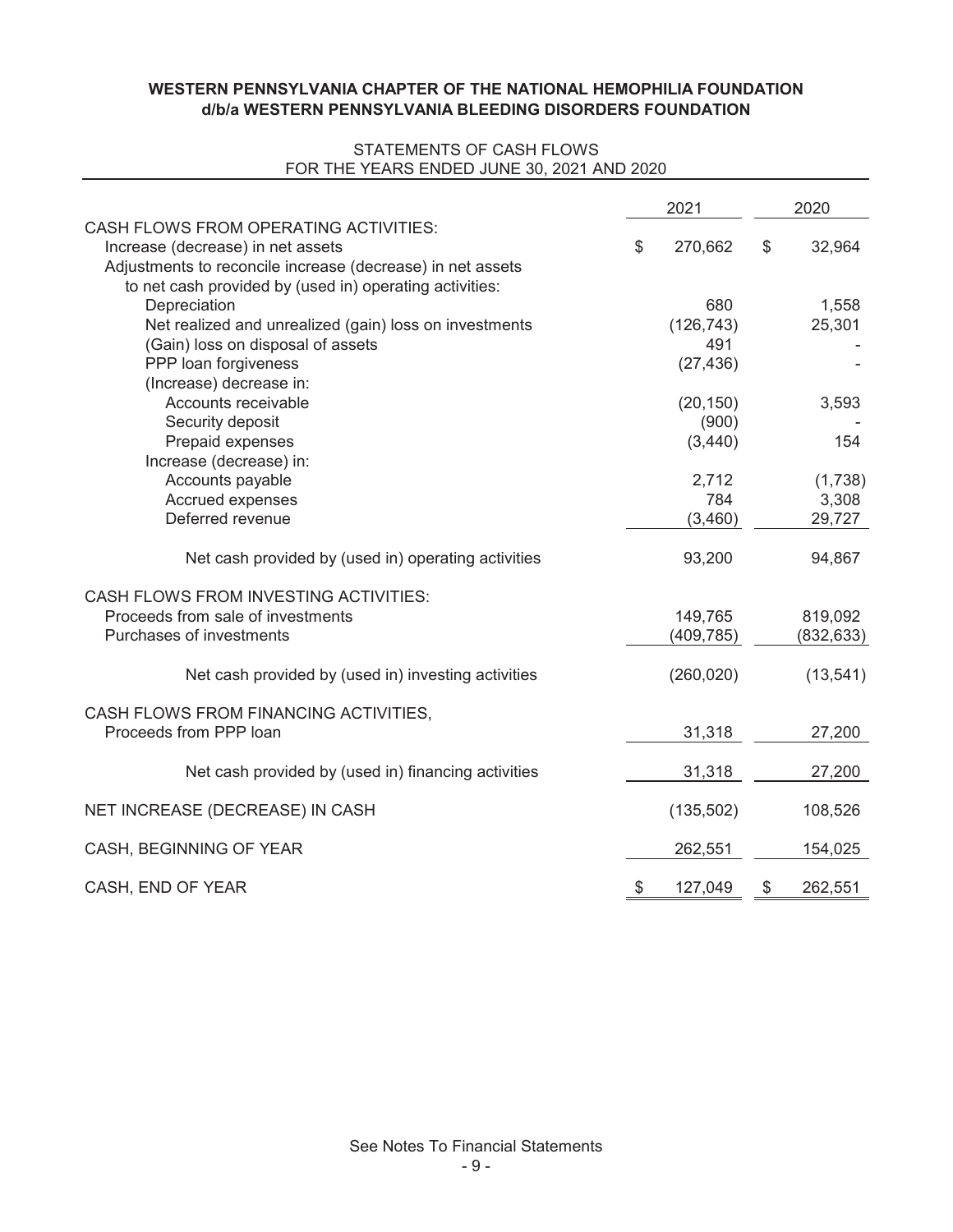# **WESTERN PENNSYLVANIA CHAPTER OF THE NATIONAL HEMOPHILIA FOUNDATION D/B/A WESTERN PENNSYLVANIA BLEEDING DISORDERS FOUNDATION**

# **NOTES TO FINANCIAL STATEMENTS**

# **1. NATURE OF OPERATIONS AND SUMMARY OF SIGNIFICANT ACCOUNTING POLICIES**

### **NATURE OF OPERATIONS**

Western Pennsylvania Chapter of the National Hemophilia Foundation d/b/a Western Pennsylvania Bleeding Disorders Foundation (the "Organization") was founded to help meet the vast education and support needs of the bleeding disorders community in Western Pennsylvania. The Organization is leading the way in Western Pennsylvania by improving the quality of care and enriching the lives of those with bleeding disorders through education, advocacy, resource, and referral. The Organization is supported through contributions from the public and companies within the medical industry, grants, and investment income.

The Organization is an independent chapter of the National Hemophilia Foundation and also a member of the Hemophilia Federation of America.

### **BASIS OF ACCOUNTING**

The financial statements of the Organization have been prepared on the accrual basis of accounting and, accordingly, report all significant receivables, payables, and other liabilities as prescribed by accounting principles generally accepted in the United States of America ("U.S. GAAP").

### **COMPARATIVE DATA**

Certain amounts presented in the prior year data have been reclassified in order to be consistent with the current year's presentation.

### **FINANCIAL STATEMENT PRESENTATION**

Accounting Standards require the Organization to report information regarding its financial position and activities according to two classes of net assets: net assets without donor restrictions and net assets with donor restrictions. The following is a description of the two net asset categories:

### **NET ASSETS WITHOUT DONOR RESTRICTIONS**

Net assets without donor restrictions consist of resources available for any purpose in performing the primary objectives of the Organization, which have not been restricted by donor or grantor. Board designated net assets consist of \$14,563 in cash to cover future expenses related to the Patient Assistance Program and \$600,000 in investments to cover future operating expenses.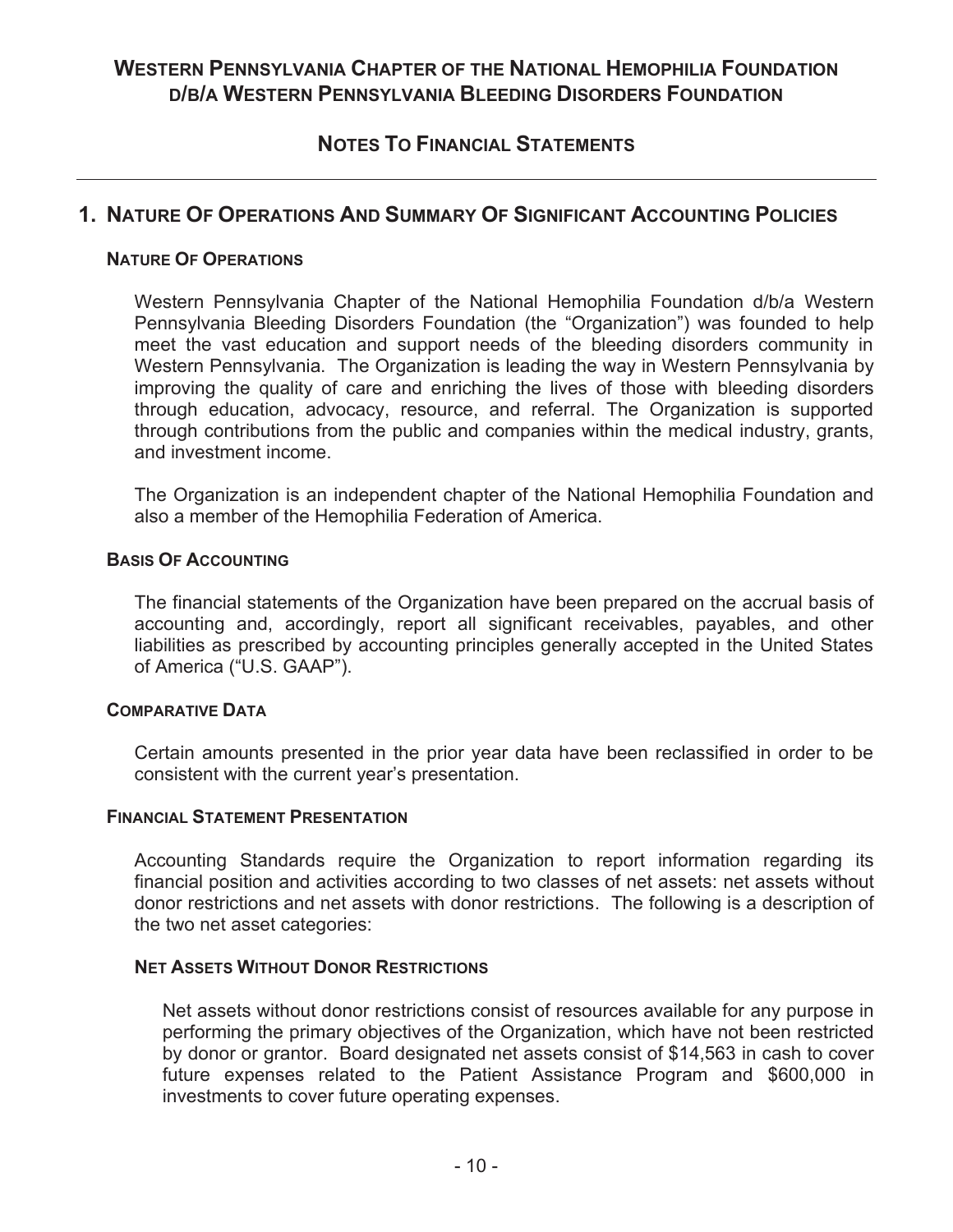#### **NET ASSETS WITH DONOR RESTRICTIONS**

Net assets with donor restrictions are those assets subject to donor-imposed stipulations that may or will be met either by actions of the Organization and/or the passage of time, or are those required to be maintained permanently by donors.

### **USE OF ESTIMATES**

The preparation of financial statements in conformity with accounting principles generally accepted in the United States of America requires management to make estimates and assumptions that affect the reported amounts of assets and liabilities and disclosure of contingent assets and liabilities at the date of the financial statements and the reported amount of revenues and expenses during the reporting period. Actual results could differ from those estimates.

#### **ACCOUNTS RECEIVABLE**

Accounts receivable are stated at the amount management expects to collect from outstanding balances. Management provides for probable uncollectible amounts through a provision for bad debt expense and an adjustment to a valuation allowance based on its assessment of the current status of individual accounts. Balances that are still outstanding after management has used reasonable collection efforts are written off through a charge to the valuation allowance and a credit to accounts receivable. The Organization considers all of its receivables to be fully collectible; accordingly, no valuation allowance is considered necessary.

### **CONCENTRATION OF CREDIT RISK**

The Organization maintains its cash balances in one financial institution located in Pittsburgh, Pennsylvania. The balances are insured by the Federal Deposit Insurance Corporation ("FDIC") up to \$250,000. As of June 30, 2021 and 2020, the Organization's cash balances were within the federally insured limits. Additionally, the Organization had \$1,075,202 and \$688,439 in investment accounts not covered by FDIC insurance as of June 30, 2021 and 2020, respectively. Management believes the Organization is not exposed to any significant credit risk on cash and investments.

#### **INVESTMENTS**

Investments in marketable securities with readily determinable fair values and all investments in debt securities are recorded at fair value in the statements of financial position. Investment income (including realized and unrealized gains and losses on investments, interest, and dividends) is included in the change in net assets without donor restrictions.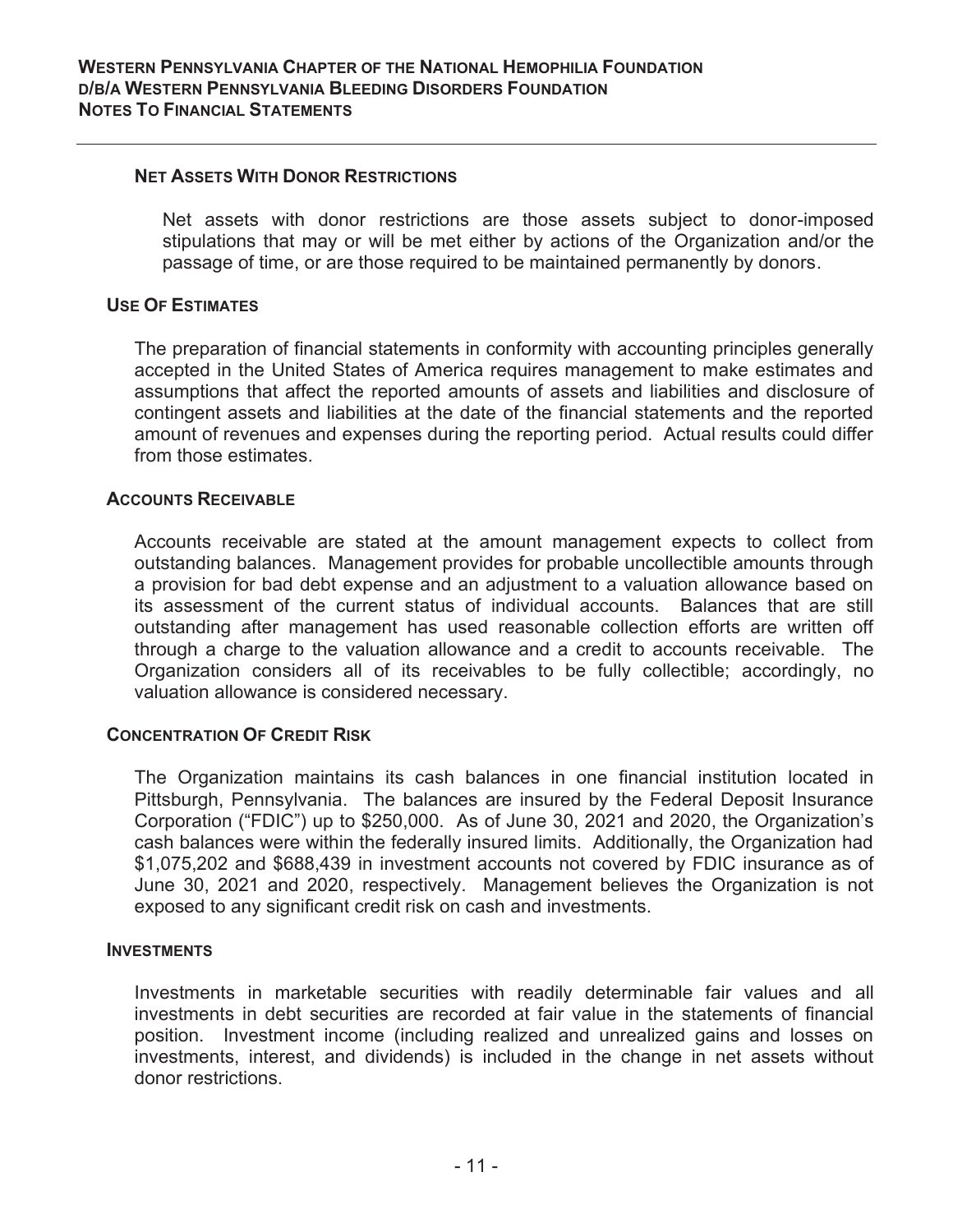Although the Organization's investments are invested in a variety of financial instruments managed by investment advisors, the fair values, reported in the statements of financial position, are subject to various market risks including changes in the equity markets, the interest rate environment, and economic conditions. Due to the level of risk associated with investment securities and the level of uncertainty related to changes in the fair value of investment securities, it is reasonably possible that the fair value of investments reported in the accompanying statements of financial position could change materially in the near term.

### **FURNITURE, FIXTURES, AND LEASEHOLD IMPROVEMENTS, NET**

It is the Organization's policy to capitalize furniture, fixtures, and leasehold improvements expenditures over \$1,000. Purchased furniture, fixtures, and leasehold improvements are recorded at cost. Depreciation is calculated using the straight-line method over the estimated useful lives of the respective assets, which are generally 3 to 5 years for furniture and fixtures. Leasehold improvements are depreciated over 15 years.

### **INCOME TAXES**

The Organization is exempt from federal income taxes under Section 501(c)(3) of the Internal Revenue Code. The Organization's policy is to recognize interest related to unrecognized tax benefits in interest expense and penalties under the management and general class within supportive services.

In general, the Organization's tax positions for open tax years remain subject to examination by the tax authorities in the jurisdictions in which the Organization operates.

### **SUPPORT AND REVENUES**

All contributions are considered to be available for unrestricted use unless specifically restricted by the donor. Support that is restricted by the donor and is received up front is reported as an increase in net assets without donor restrictions if the restriction expires in the reporting period in which the support is recognized. All other donor-restricted support is reported as an increase in net assets with donor restrictions. When a donor-restriction expires, that is, when a stipulated time restriction ends or a purpose restriction is accomplished, net assets with donor restrictions are reclassified to net assets without donor restrictions and reported in the statements of activities as net assets released from restrictions.

Special event income is recognized when control of the promised goods or services is transferred to the Organization's attendants, in an amount that reflects the consideration the Organization expects to be entitled to in exchange for those goods or services, which is primarily when the event is held.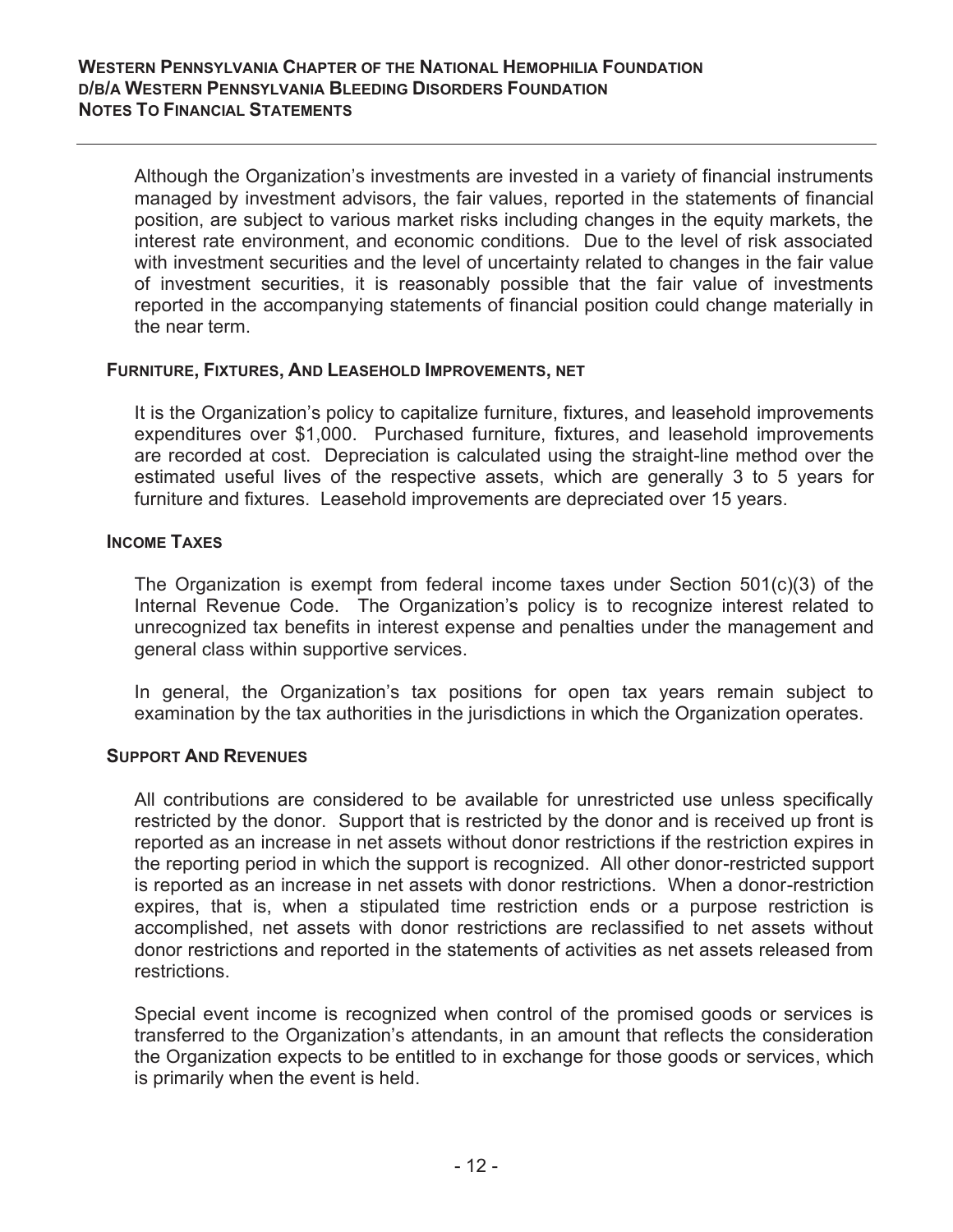#### **CONCENTRATION OF SUPPORT AND REVENUES**

The Organization receives a large portion of its support from one donor. For both years ended June 30, 2021 and 2020, this contribution totaled \$125,000, which represents 20% and 34% of total support and revenues, respectively.

#### **DONATED SERVICES**

A substantial number of volunteers have donated significant amounts of their time to the Organization's administrative operations and program services. The value of this contributed time is not reflected in the accompanying financial statements since the volunteers' time does not meet the criteria for recognition under Accounting Standards.

#### **IN-KIND CONTRIBUTIONS**

In addition to receiving cash contributions, the Organization receives in-kind contributions of gift cards, memberships, etc. from various donors that are used during fundraising events. These items are recorded at their estimated fair value as an expense in the Organization's financial statements, and similarly increase special event revenue by a like amount. In-kind contributions received for the years ended June 30, 2021 and 2020 were \$7,076 and \$8,464, respectively.

#### **SUBSEQUENT EVENTS**

In preparing these financial statements, the Organization has evaluated events and transactions for potential recognition or disclosure through March 16, 2022, the date the financial statements were available to be issued.

## **2. FAIR VALUE MEASUREMENTS**

The Organization follows Accounting Standards that define fair value, establish a framework for measuring fair value and enhance disclosures about fair value measurements. Fair value is defined as the price that would be received to sell an asset or paid to transfer a liability in an orderly transaction between market participants at the measurement date. The framework for measuring fair value includes a hierarchy used to classify the inputs used in measuring fair value. The hierarchy prioritizes the inputs used in determining valuations into three levels. The level in the fair value hierarchy within which the fair value measurement falls is determined based on the lowest level input that is significant to the fair value measurement. The levels of the fair value hierarchy are as follows:

Level 1 – Fair value is based on unadjusted quoted prices in active markets that are accessible to the Organization for identical assets. These generally provide the most reliable evidence and are used to measure fair value whenever available.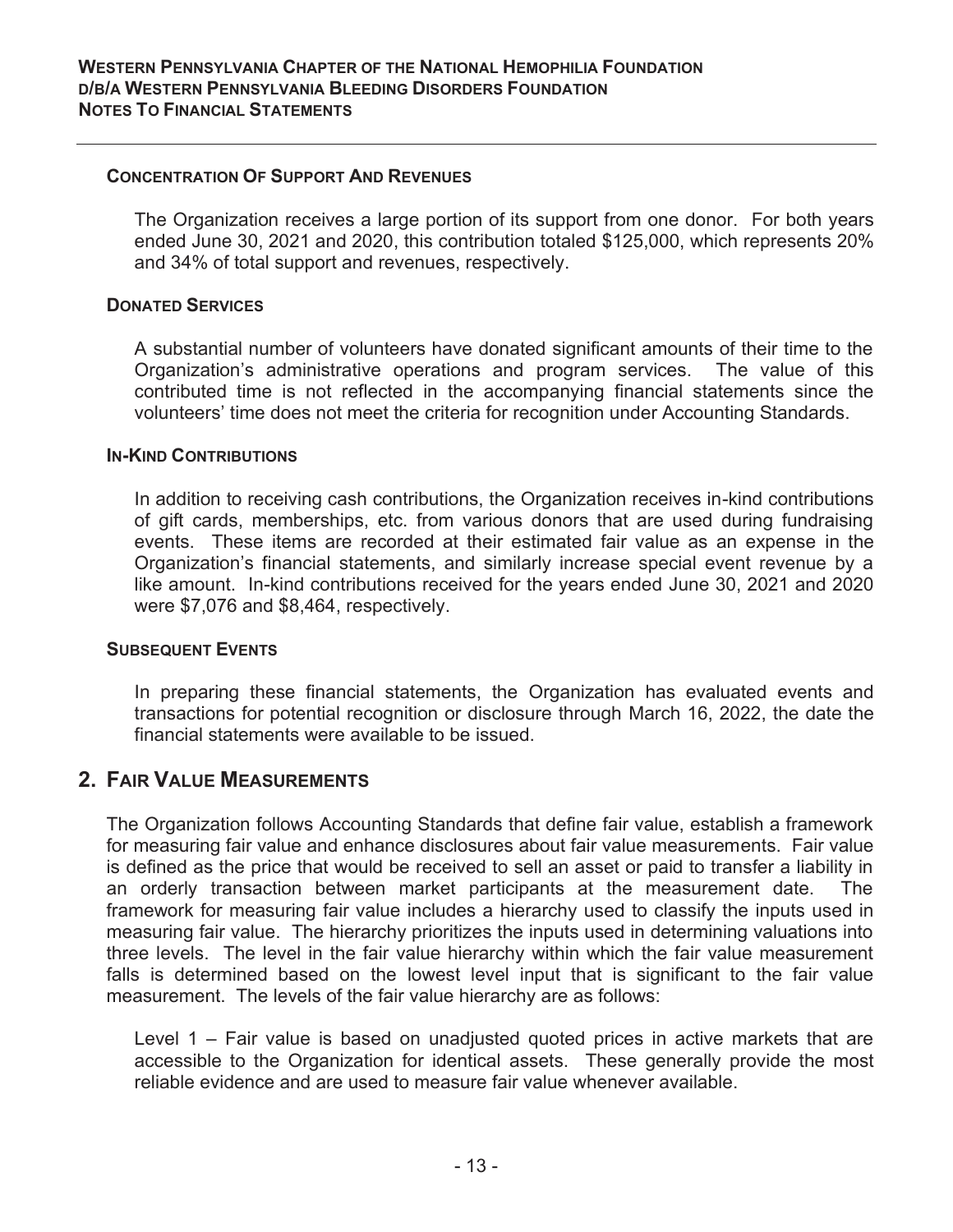Level 2 – Fair value is based on significant inputs, other than Level 1 inputs, that are observable either directly or indirectly for substantially the full term of the asset through corroboration with observable market data. Level 2 inputs include quoted market prices in active markets for similar assets, quoted market prices in markets that are not active for identical or similar assets, and other observable inputs.

Level 3 – Fair value is based on significant unobservable inputs. Examples of valuation methodologies that would result in Level 3 classification include option pricing models, discounted cash flows, and other similar techniques.

The Organization's investments in money market funds, equity funds, alternative investments, corporate bonds, and certificates of deposit are valued according to unadjusted quoted market prices in an active market for identical securities. There have been no changes in the methodologies used at June 30, 2021 and 2020.

The following table sets forth the Organization's investments at fair value as of June 30, 2021 and 2020 by level, within the fair value hierarchy:

|                                 |      | Investments at Fair Value as of June 30, 2021 |    |         |               |         |               |             |  |  |
|---------------------------------|------|-----------------------------------------------|----|---------|---------------|---------|---------------|-------------|--|--|
|                                 |      | Level 1                                       |    | Level 2 |               | Level 3 |               | Total       |  |  |
| Money market funds              | \$   | 10,546                                        | \$ |         | \$            |         | $\mathcal{L}$ | 10,546      |  |  |
| Equity funds                    |      | 620,086                                       |    |         |               |         |               | 620,086     |  |  |
| Alternative investments         |      | 121,880                                       |    |         |               |         |               | 121,880     |  |  |
| <b>Municipal bonds</b>          |      | 15,778                                        |    |         |               |         |               | 15,778      |  |  |
| Corporate bonds                 |      | 276,380                                       |    |         |               |         |               | 276,380     |  |  |
| Certificates of deposit         |      | 30,532                                        |    |         |               |         |               | 30,532      |  |  |
|                                 |      |                                               |    |         |               |         |               |             |  |  |
| Total investments at fair value | - 95 | 1,075,202                                     | \$ |         |               |         |               | \$1,075,202 |  |  |
|                                 |      |                                               |    |         |               |         |               |             |  |  |
|                                 |      | Investments at Fair Value as of June 30, 2020 |    |         |               |         |               |             |  |  |
|                                 |      | Level 1                                       |    | Level 2 | Level 3       |         |               | Total       |  |  |
| Money market funds              | \$   | 13,589                                        | \$ |         | $\mathcal{L}$ |         | \$            | 13,589      |  |  |
| Equity funds                    |      | 332,376                                       |    |         |               |         |               | 332,376     |  |  |
| Alternative investments         |      | 50,075                                        |    |         |               |         |               | 50,075      |  |  |
| Corporate bonds                 |      | 221,506                                       |    |         |               |         |               | 221,506     |  |  |

Certificates of deposit - 70,893 - 70,893

Total investments at fair value  $$688,439$   $$ $ $688,439$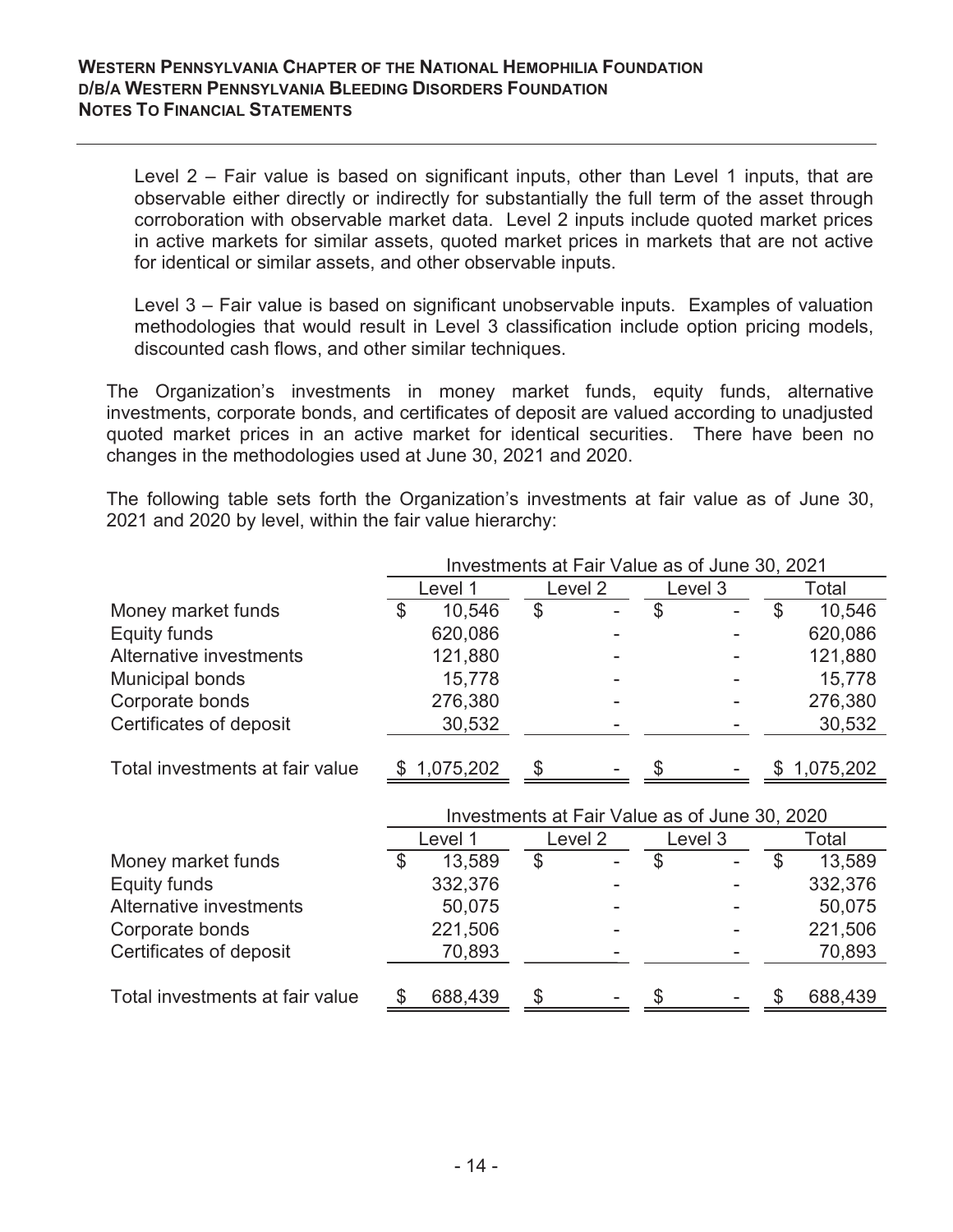Investment income (loss), net is comprised of the following for the years ended June 30:

|                                                                                                                | 2021                                         |     | 2020                                    |
|----------------------------------------------------------------------------------------------------------------|----------------------------------------------|-----|-----------------------------------------|
| Net realized gains (losses)*<br>Net unrealized gains (losses)<br>Interest and dividends<br>Investment expenses | \$<br>17,761<br>108,982<br>16,430<br>(6,410) | \$. | (27, 972)<br>2,671<br>19,573<br>(6,032) |
| Total investment income (loss), net                                                                            | 136,763                                      |     | 11.760                                  |

\*Realized gains (losses) are calculated based on historical cost.

## **3. FURNITURE, FIXTURES, AND LEASEHOLD IMPROVEMENTS, NET**

A summary of furniture, fixtures, and leasehold improvements, net at June 30, 2021 and 2020 is as follows:

|                                                         |    | 2021             |    | 2020             |
|---------------------------------------------------------|----|------------------|----|------------------|
| <b>Furniture and fixtures</b><br>Leasehold improvements | \$ | 13,102<br>10,207 | \$ | 23,952<br>10,207 |
| Total                                                   |    | 23,309           |    | 34,159           |
| Less accumulated depreciation                           |    | 18,887           |    | 28,566           |
| Furniture, fixtures, and<br>leasehold improvements, net | S  | 4,422            | S  | 5,593            |

Depreciation expense was \$680 and \$1,558 for the years ended June 30, 2021 and 2020, respectively.

# **4. PAYCHECK PROTECTION PROGRAM LOAN**

On May 8, 2020, the Organization was granted a loan from PNC Bank in the amount of \$27,200 under the Paycheck Protection Program ("PPP"), which was established as part of the Coronavirus Aid, Relief and Economic Security Act ("CARES Act"). The loan, including accrued interest, was forgiven in its entirety during March 2021, and was reported as PPP loan forgiveness on the statement of activities for the year ended June 30, 2021.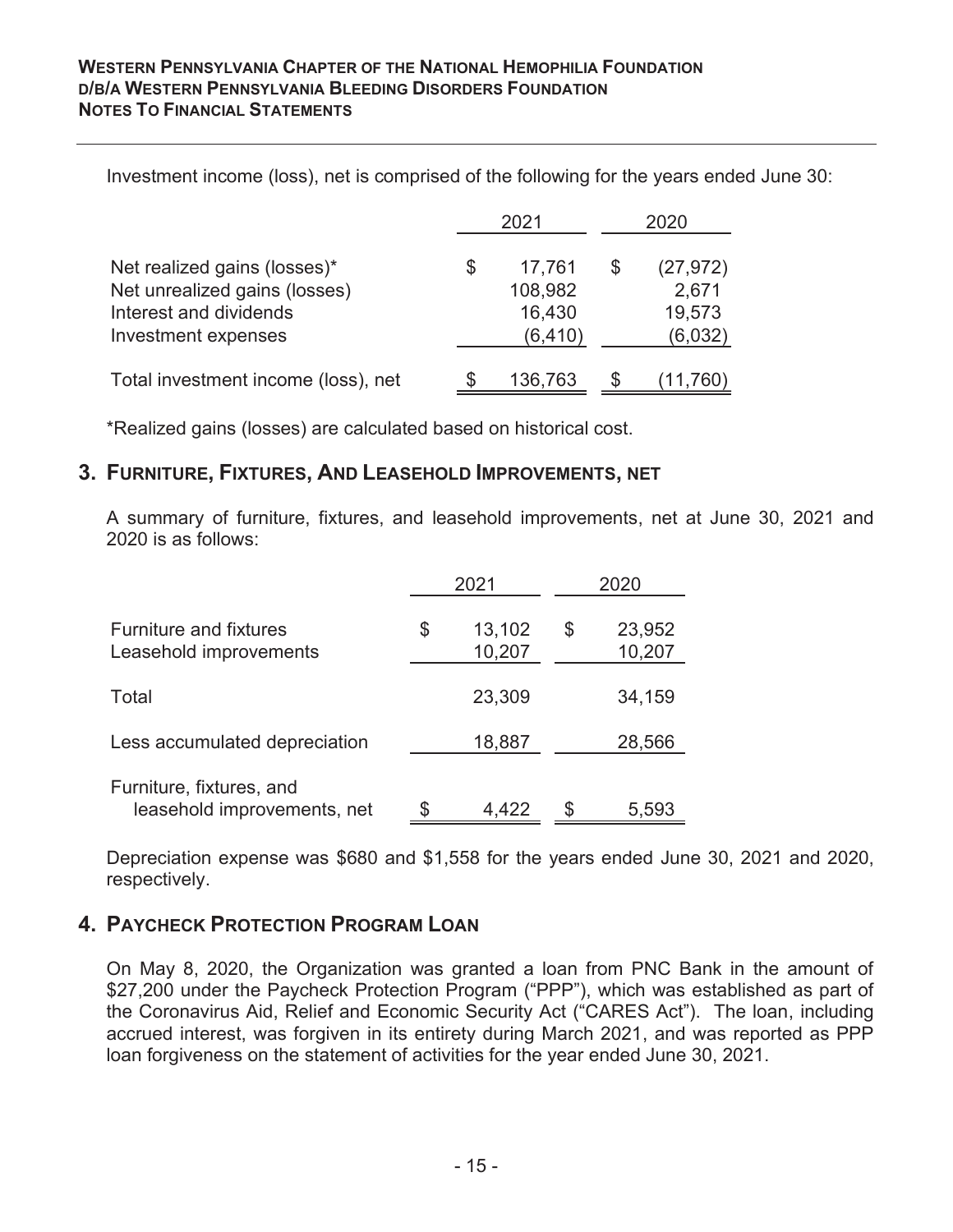On February 23, 2021, the Organization was granted a second PPP loan from PNC Bank in the amount of \$31,082, with a maturity date of February 23, 2026. Monthly payments were set to commence July 2022 at an interest rate of 1.00% per annum. However, the loan, including accrued interest, was forgiven in its entirety during September 2021.

# **5. OPERATING LEASES**

The Organization has operating leases for its office space and equipment. In addition, the Organization is committed to a month-to-month lease for storage space. Rental expense for the years ended June 30, 2021 and 2020 was \$11,463 and \$11,824, respectively. The following schedule reflects the future non-cancellable minimum lease payments under the Organization's operating leases:

| Years Ending June 30, | Amount       |
|-----------------------|--------------|
|                       |              |
| 2022                  | \$<br>11,280 |
| 2023                  | 10,990       |
| 2024                  | 10,990       |
| 2025                  | 11,290       |
| 2026                  | 11,350       |
| 2027                  | 2,050        |
|                       |              |
| Total                 | 57,950       |
|                       |              |

## **6. RETIREMENT PLAN**

The Organization sponsors a defined contribution pension plan under Section 401(k) of the Internal Revenue Code. Contributions were \$1,432 and \$719 for the years ended June 30, 2021 and 2020, respectively.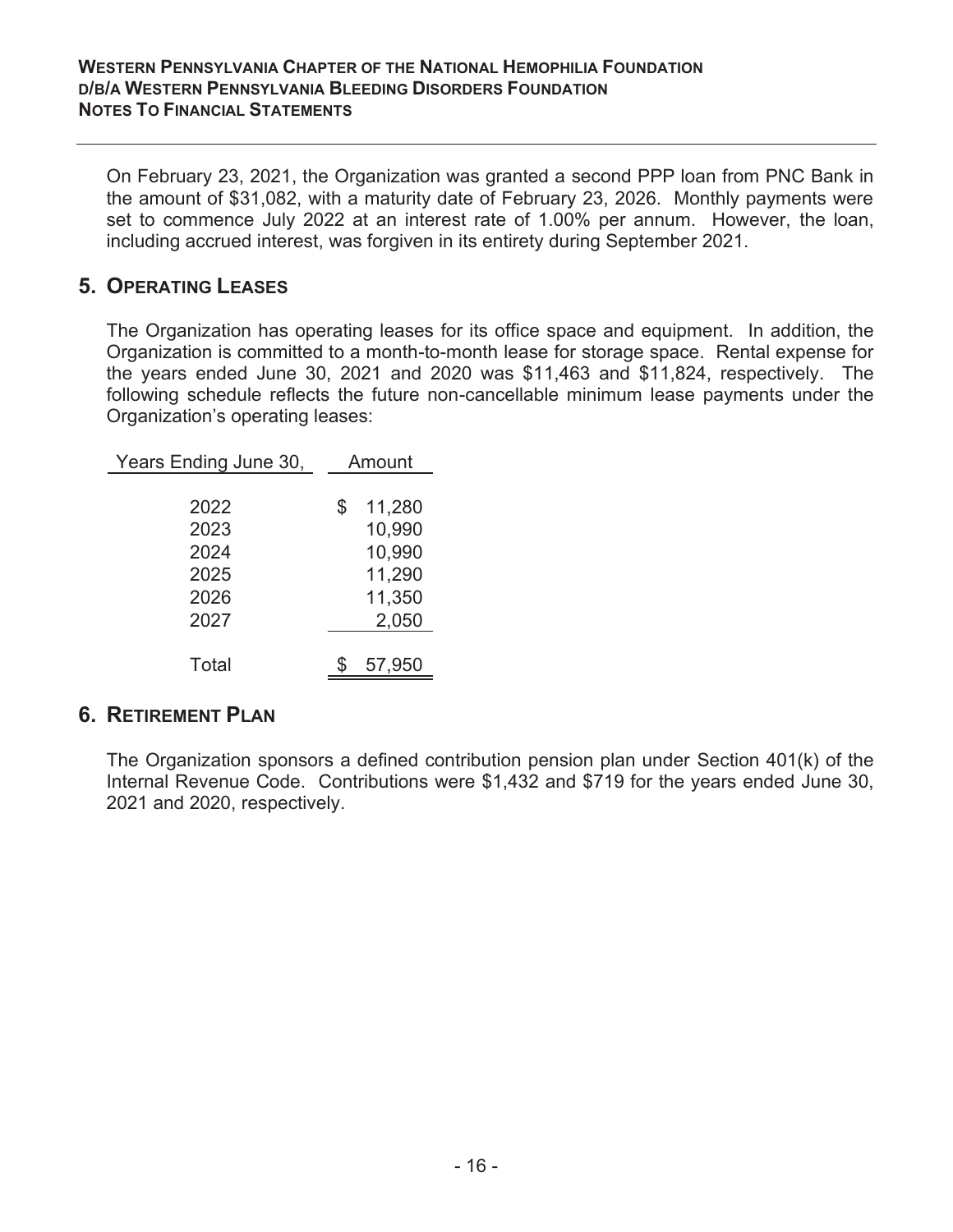# **7. NET ASSETS WITH DONOR RESTRICTIONS**

Net assets with donor restrictions consisted of the following as of June 30, 2021 and 2020:

| <b>Grant Description</b>                    |               | 06/30/20<br><b>Balance</b> |               | Increases | <b>Decreases</b> | 06/30/21<br><b>Balance</b> |
|---------------------------------------------|---------------|----------------------------|---------------|-----------|------------------|----------------------------|
|                                             |               |                            |               |           |                  |                            |
| <b>Nurses Outreach</b>                      | $\mathcal{L}$ | 2,570                      | $\$\$         |           | \$               | \$<br>2,570                |
| <b>CVS Health</b>                           |               | 4,000                      |               | 5,000     | 4,000            | 5,000                      |
| <b>COVID-19 Emergency Action Fund</b>       |               | 5,000                      |               |           | 5,000            |                            |
| <b>CK Colburn Keenan Foundation</b>         |               |                            |               | 3,500     | 1,312            | 2,188                      |
| <b>Butler County CARES</b>                  |               |                            |               | 10,000    | 10,000           |                            |
| <b>CK Colburn Keenan Foundation - COVID</b> |               |                            |               | 1,503     | 1,503            |                            |
| Shire/Takeda                                |               |                            |               | 5,000     | 5,000            |                            |
| National Hemophilia Foundation              |               |                            |               | 15,940    |                  | 15,940                     |
|                                             |               |                            |               |           |                  |                            |
| Total                                       | -22           | 11,570                     | $\mathcal{L}$ | 40,943    | \$<br>26,815     | \$<br>25,698               |
|                                             |               |                            |               |           |                  |                            |
|                                             |               | 06/30/19                   |               |           |                  | 06/30/20                   |
| Description                                 |               | <b>Balance</b>             |               | Increases | <b>Decreases</b> | <b>Balance</b>             |
|                                             |               |                            |               |           |                  |                            |
| <b>Nurses Outreach</b>                      | \$            | 2,570                      | \$            |           | \$               | \$<br>2,570                |
| Hemophilia Alliance Foundation              |               | 670                        |               | 13,500    | 14,170           |                            |
| <b>CVS Health</b>                           |               | 1,580                      |               | 4,000     | 1,580            | 4,000                      |
| <b>COVID-19 Emergency Action Fund</b>       |               |                            |               | 5,000     |                  | 5,000                      |
|                                             |               |                            |               |           |                  |                            |
| Total                                       |               | 4,820                      |               | 22,500    | 15,750           | 11,570                     |

## **8. FUNCTIONAL ALLOCATION OF EXPENSES**

Expenses are summarized and categorized based upon their functional classification as either program or supporting services. Specific expenses that are readily identifiable to a single program or activity are charged directly to that function. Certain categories of expenses are attributable to more than one program or supporting function. Therefore, these expenses require allocation on a reasonable basis (i.e. time and effort) that was consistently applied.